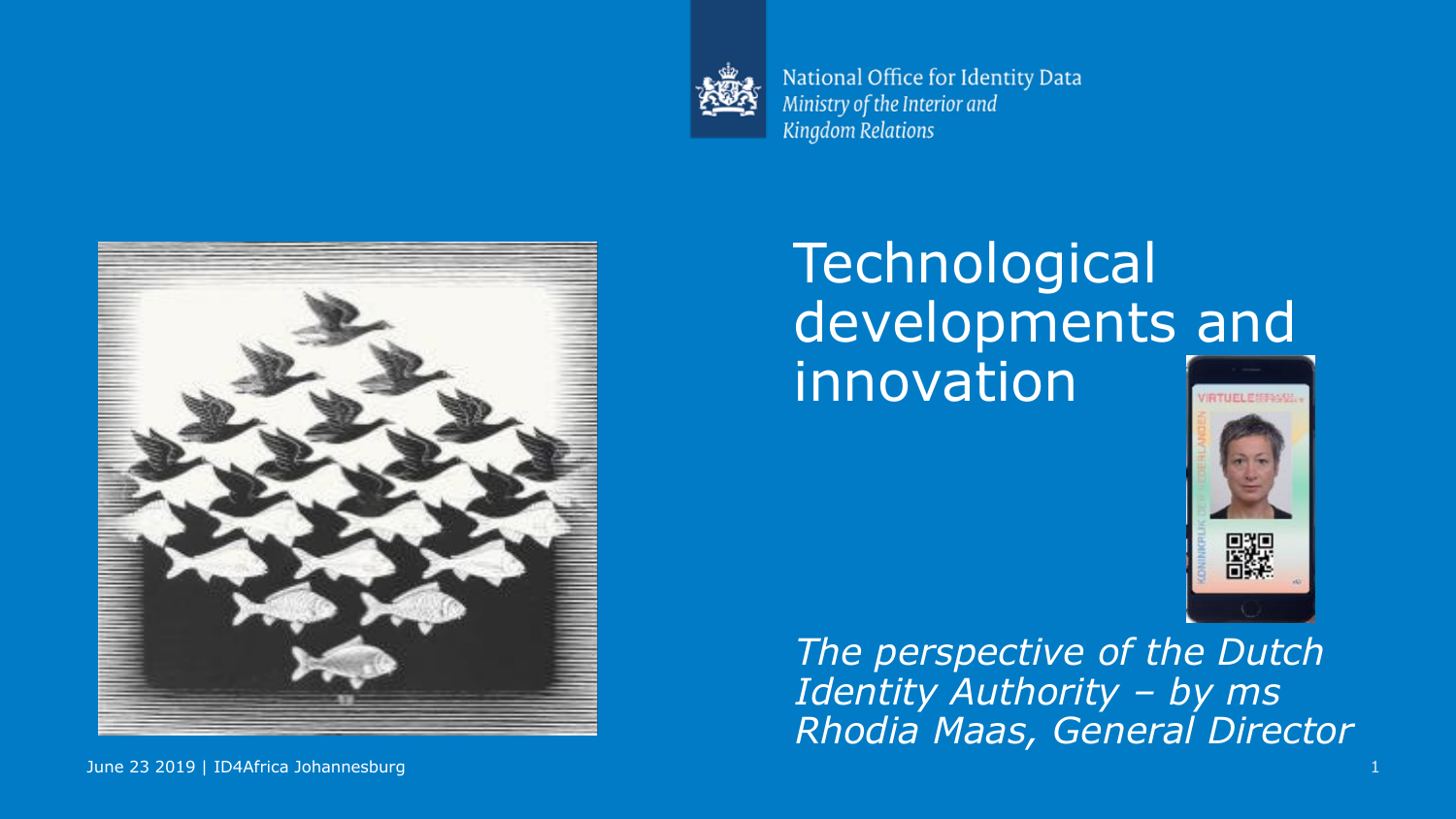

## The National Office for Identity Data the Netherlands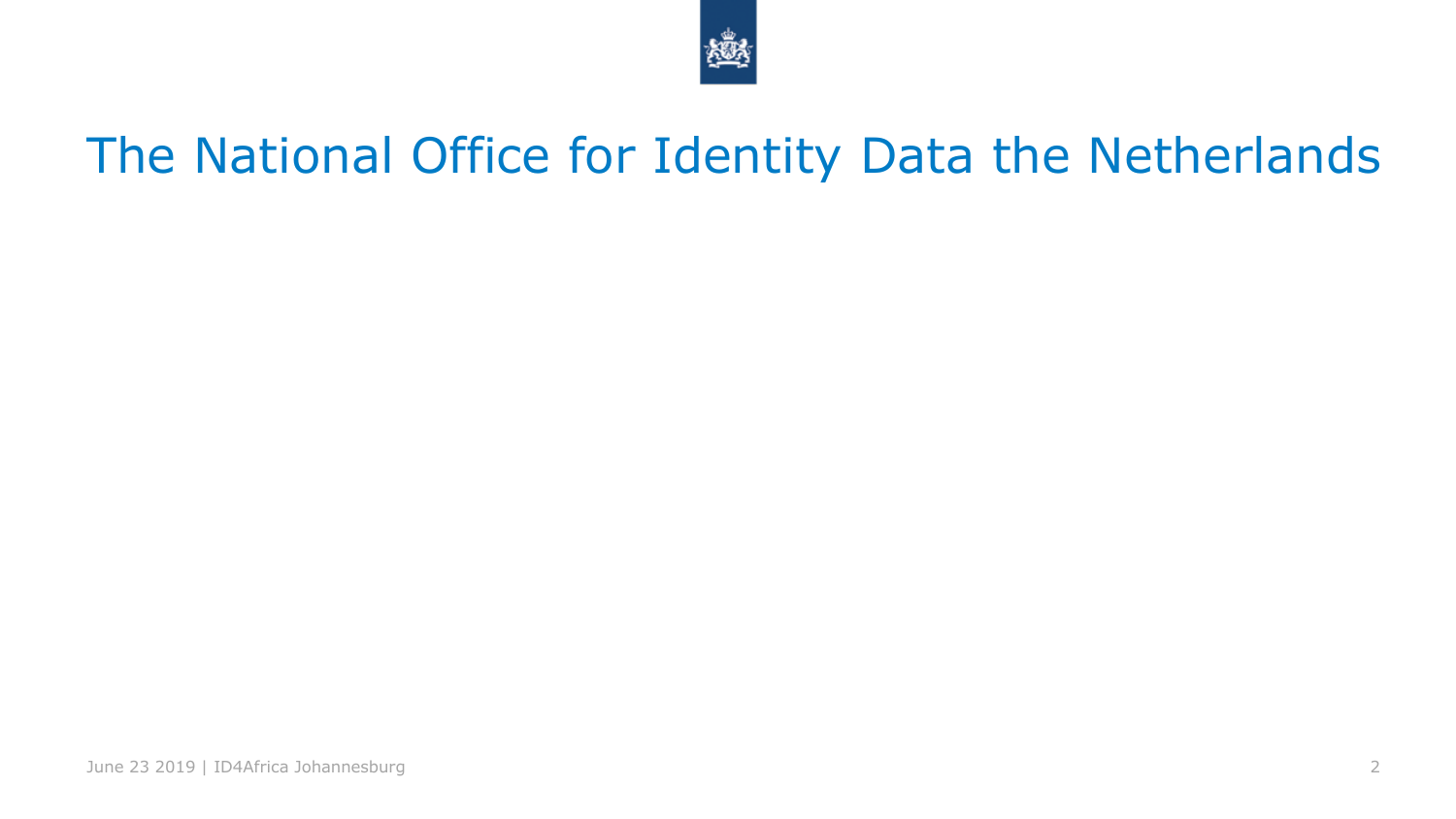

## Identity infrastructure

|                              | <b>Origin</b>                                                                                           | <b>Use</b>                                                         | <b>Control</b>                                                    | <b>End</b>                                                    |
|------------------------------|---------------------------------------------------------------------------------------------------------|--------------------------------------------------------------------|-------------------------------------------------------------------|---------------------------------------------------------------|
|                              | <b>identity</b>                                                                                         | identity                                                           | identity                                                          | identity                                                      |
| <b>Registrations</b>         | <b>Birth</b>                                                                                            | Passport                                                           | Wanted                                                            | <b>Death</b>                                                  |
|                              | $\bullet$                                                                                               | $\bullet$                                                          | $\bullet$                                                         | $\bullet$                                                     |
|                              | registration                                                                                            | registration                                                       | persons                                                           | registration                                                  |
|                              | Etc.                                                                                                    | Etc                                                                | Etc.                                                              | Etc.                                                          |
|                              | $\bullet$                                                                                               | $\bullet$                                                          | $\bullet$                                                         | $\bullet$                                                     |
| <b>Tokens</b><br>(Documents) | <b>Birth</b><br>$\bullet$<br>certificate<br>Etc.                                                        | Passport<br>$\bullet$<br>ID card<br>$\bullet$<br>Etc.<br>$\bullet$ | <b>SLTD</b><br>$\bullet$<br>(Interpol)<br><b>Etc</b><br>$\bullet$ | <b>Death</b><br>$\bullet$<br>certificate<br>Etc.<br>$\bullet$ |
| <b>Processes</b>             | Registration                                                                                            | Application                                                        | Verification                                                      | Deregister                                                    |
|                              | $\bullet$                                                                                               | $\bullet$                                                          | $\bullet$                                                         | $\bullet$                                                     |
|                              | in registers                                                                                            | <b>ID Cards</b>                                                    | process                                                           | immigration                                                   |
|                              | Etc.                                                                                                    | Etc.                                                               | Etc.                                                              | <b>Etc</b>                                                    |
|                              | $\bullet$                                                                                               | $\bullet$                                                          | $\bullet$                                                         | $\bullet$                                                     |
| <b>Expertise</b>             | Knowledge<br>$\bullet$<br><b>Skills</b><br>$\bullet$<br>Attitude<br>$\bullet$<br>Integrity<br>$\bullet$ |                                                                    |                                                                   |                                                               |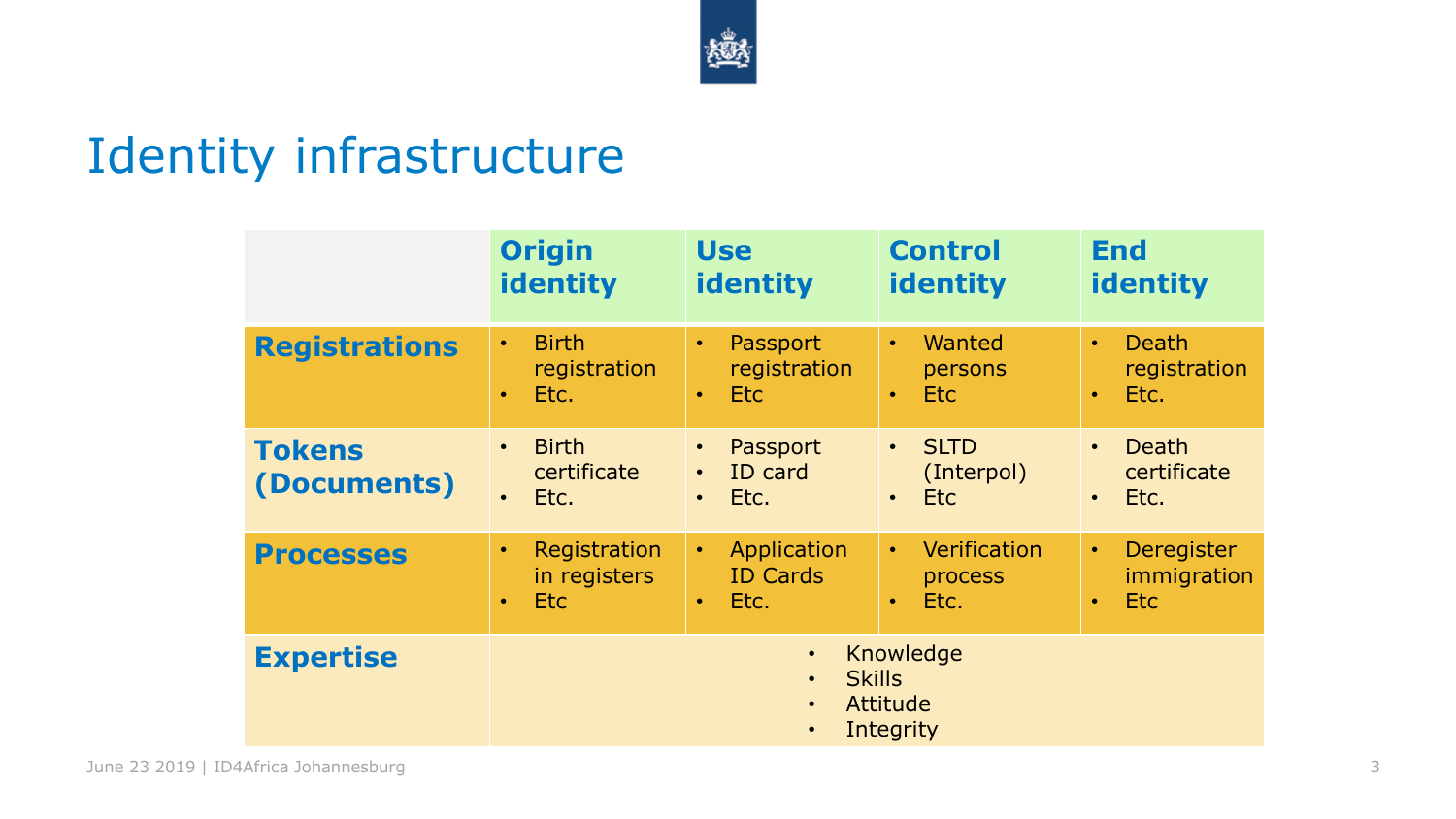

## Global perspective

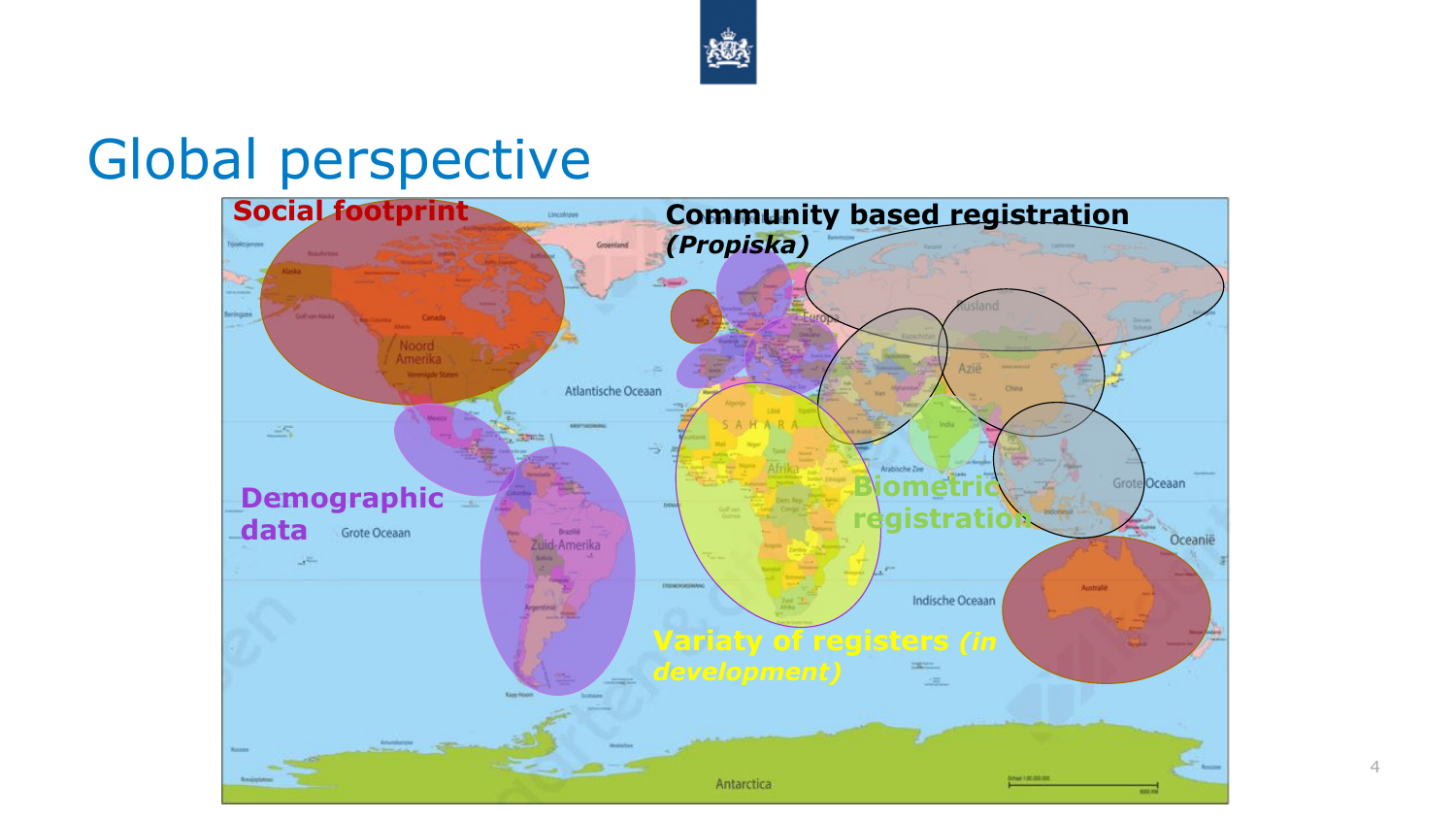## Figures

#### **WORLD POPULATION TRAVELLERS**







**2016 – 3,8 B<sup>N</sup> 2037 – 8,2 B<sup>N</sup>**

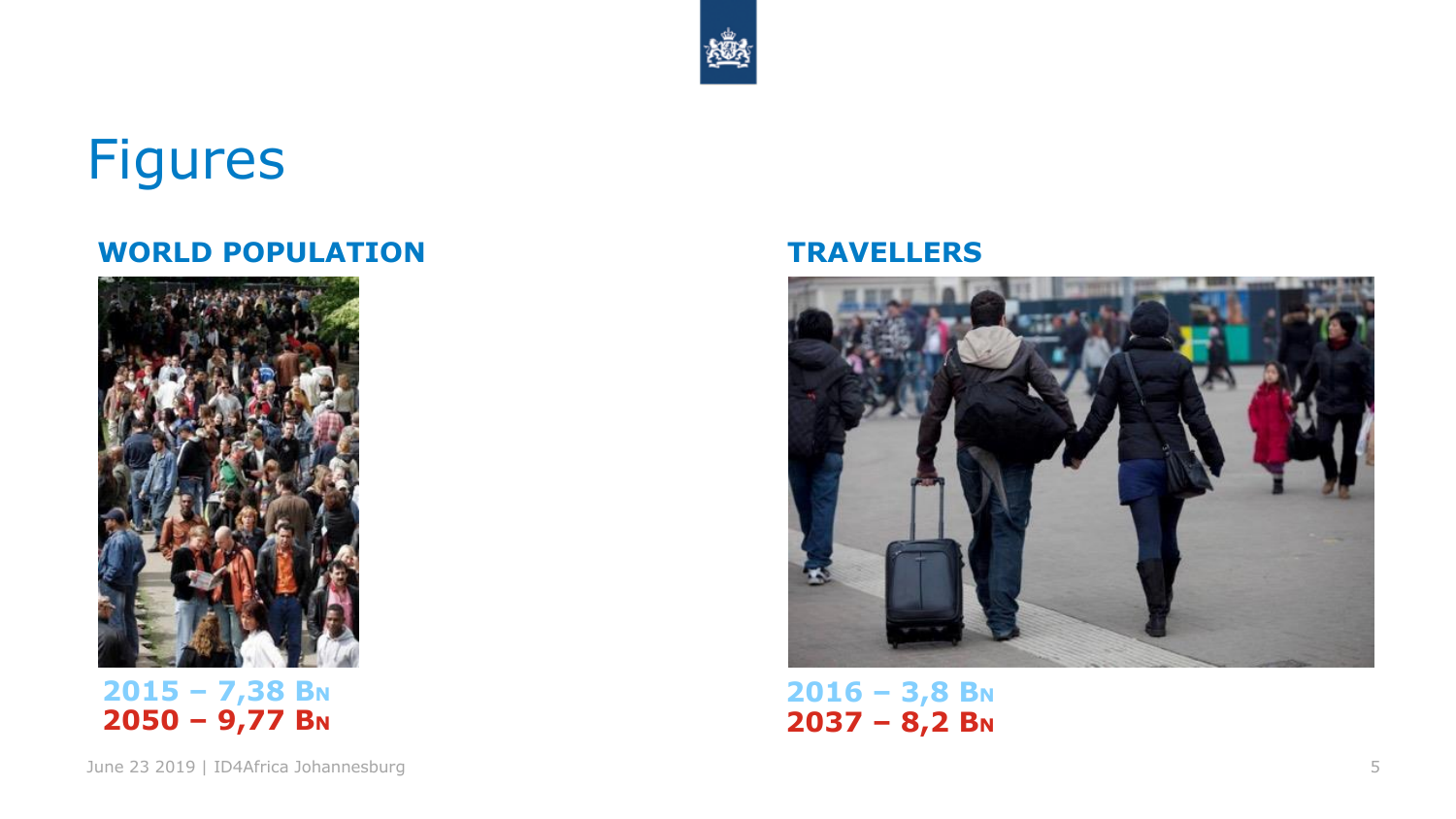

## Developments









*Virtual ID card*

# **Self Sovereign ID triangle Distributed Known Traveler**

June 23 2019 | ID4Africa Johannesburg 6 *technologyDistributed ledger* 

*Digital Identity*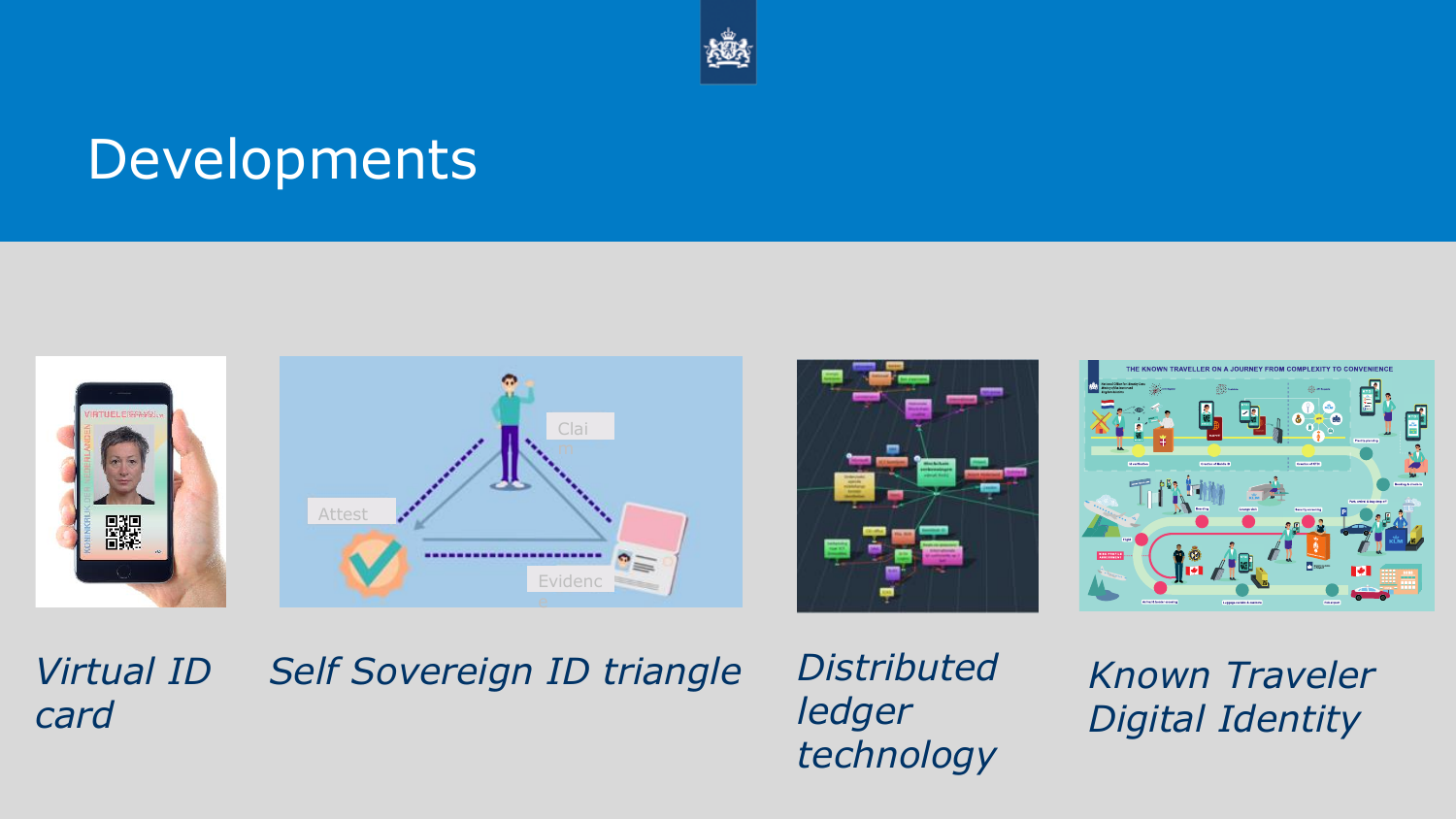**VIRTUELE** (SPASS)

驟

*New* 

*Tokens*



**Knowledge**

*Electronic Identification*

*Biometric verification*

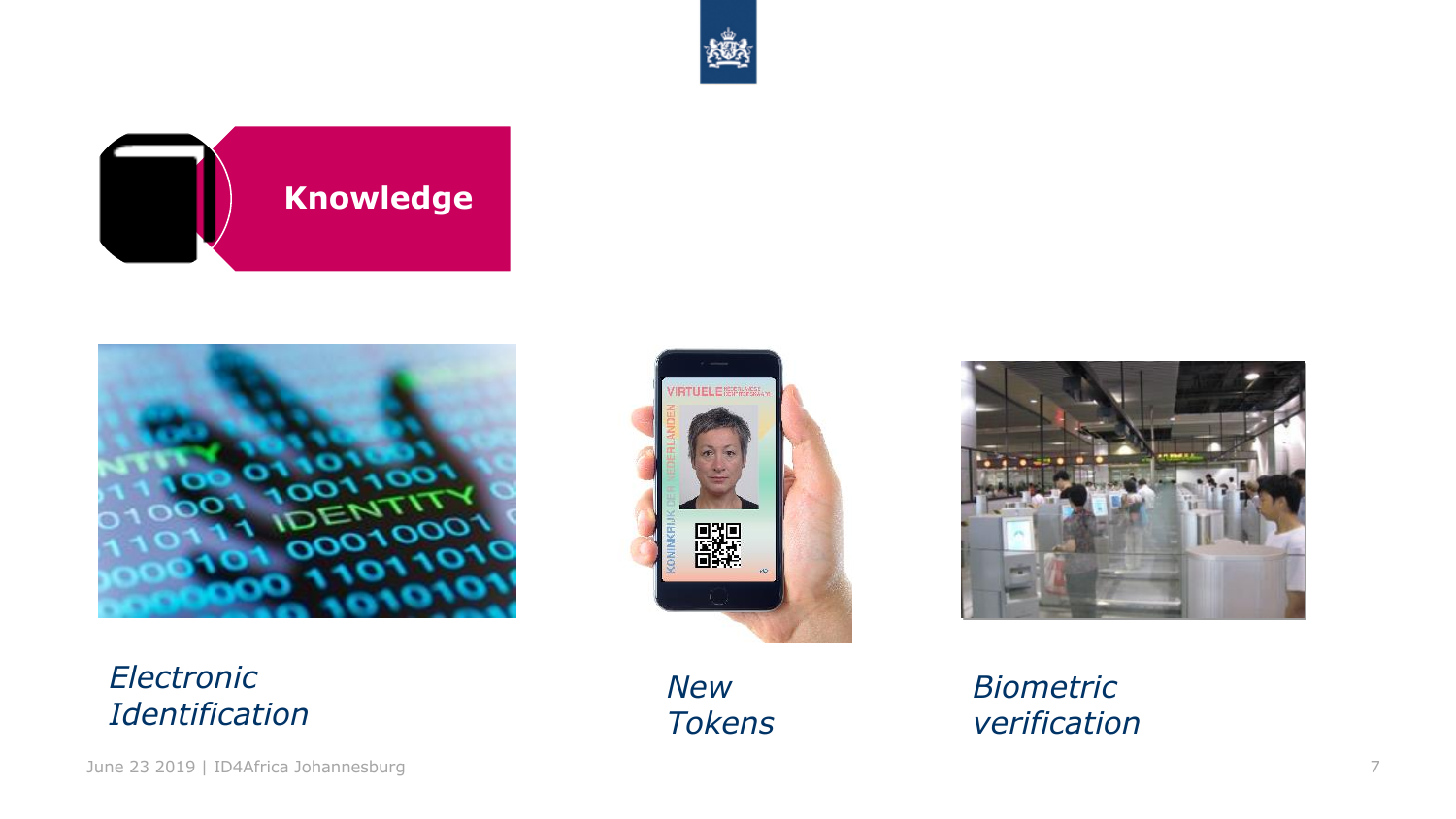





*Privacy and Data protection*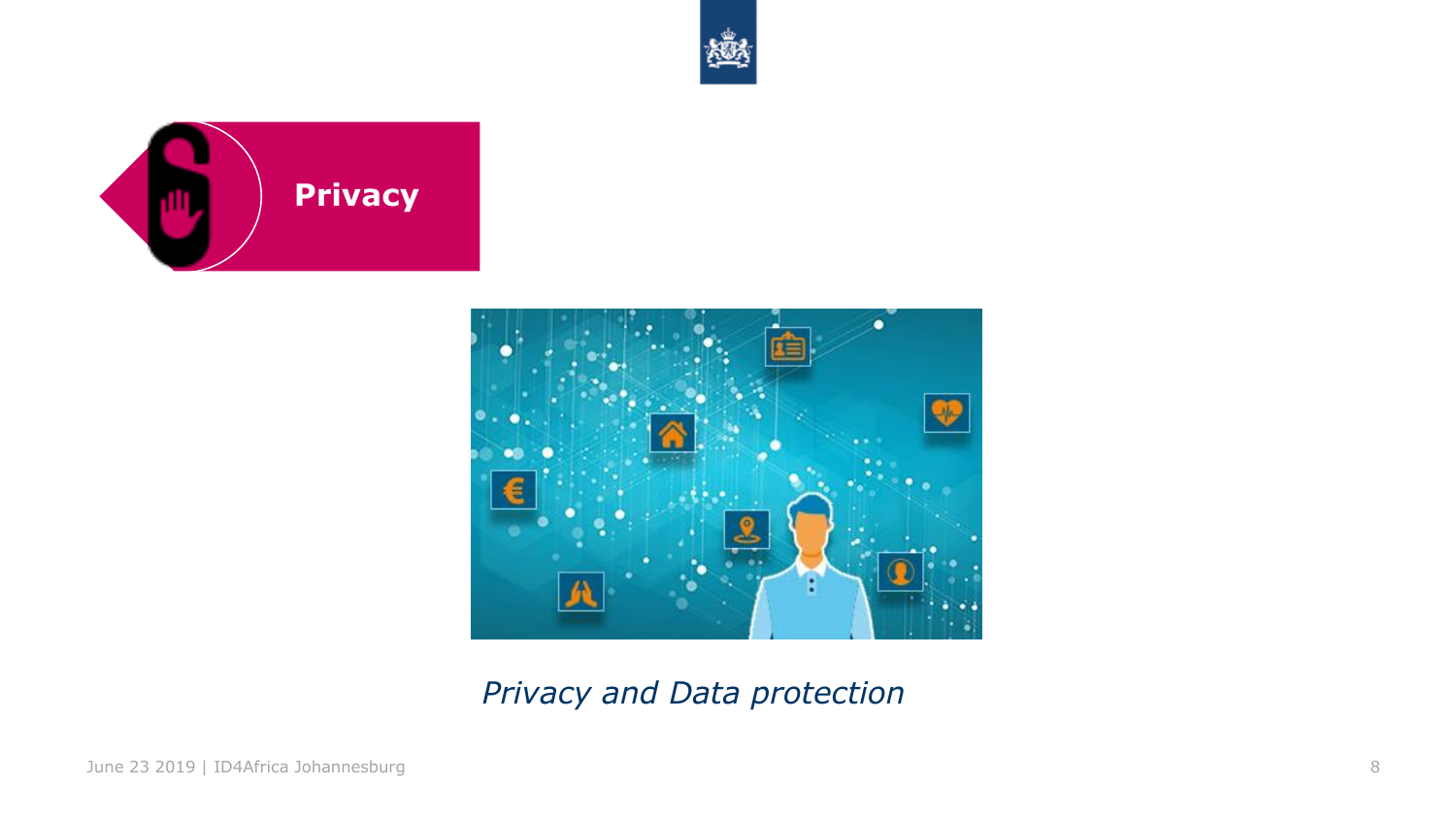









*Municipalities Immigration Ministry of Foreign Affairs*

*And many others form the public and private sector*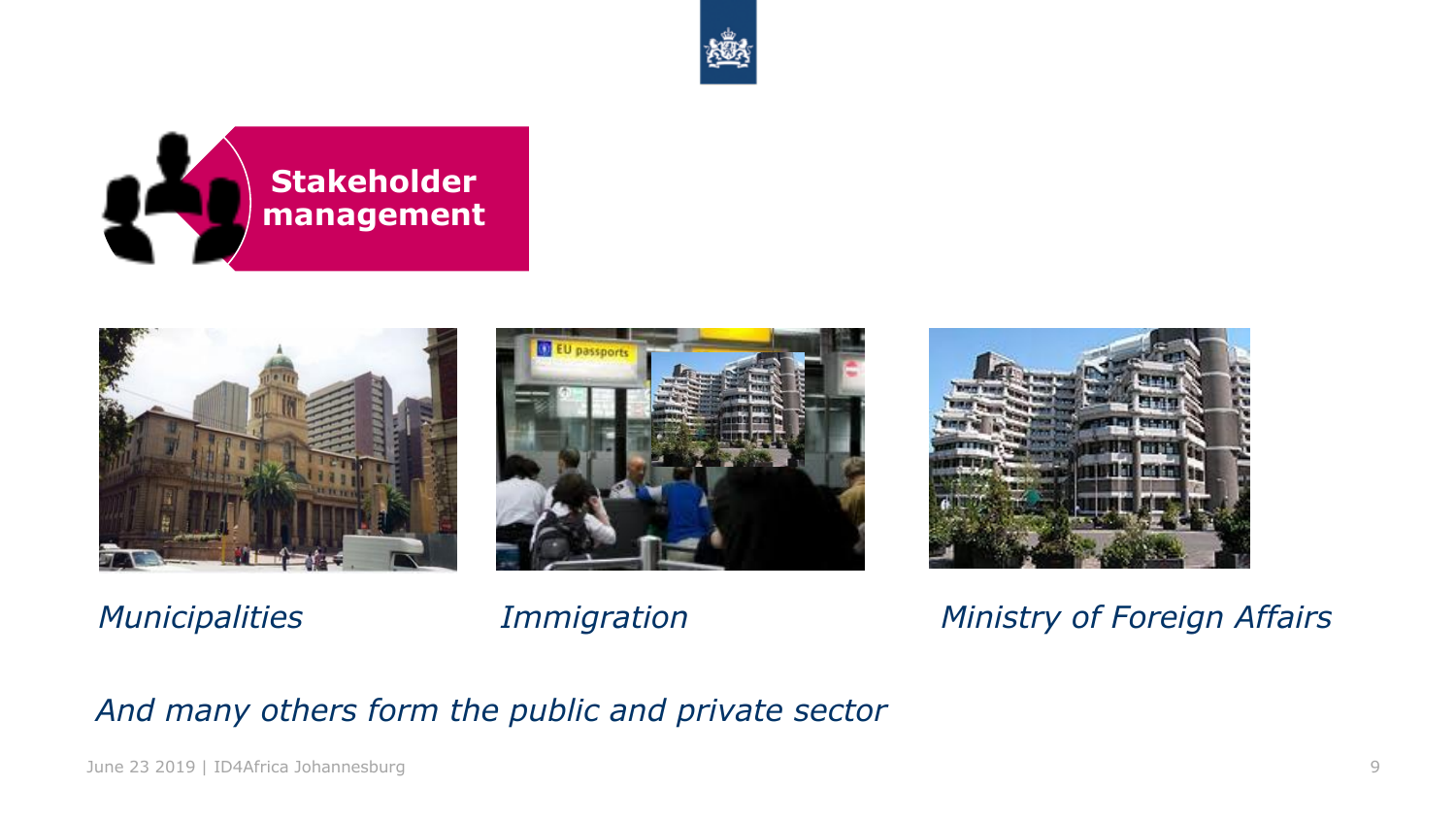





Various financial aspects:

- Value Proposition
- Commercial strategy
- Stakeholder / participant involvement
- Business and Operating Model
- Investment and funding Etc. Investment and funding Etc.



Quantify and qualify impact on society:

- facilitating greater user control of data
- privacy protection
- security for online interactions
- supply chain transparencies
- Etc.

• Etc.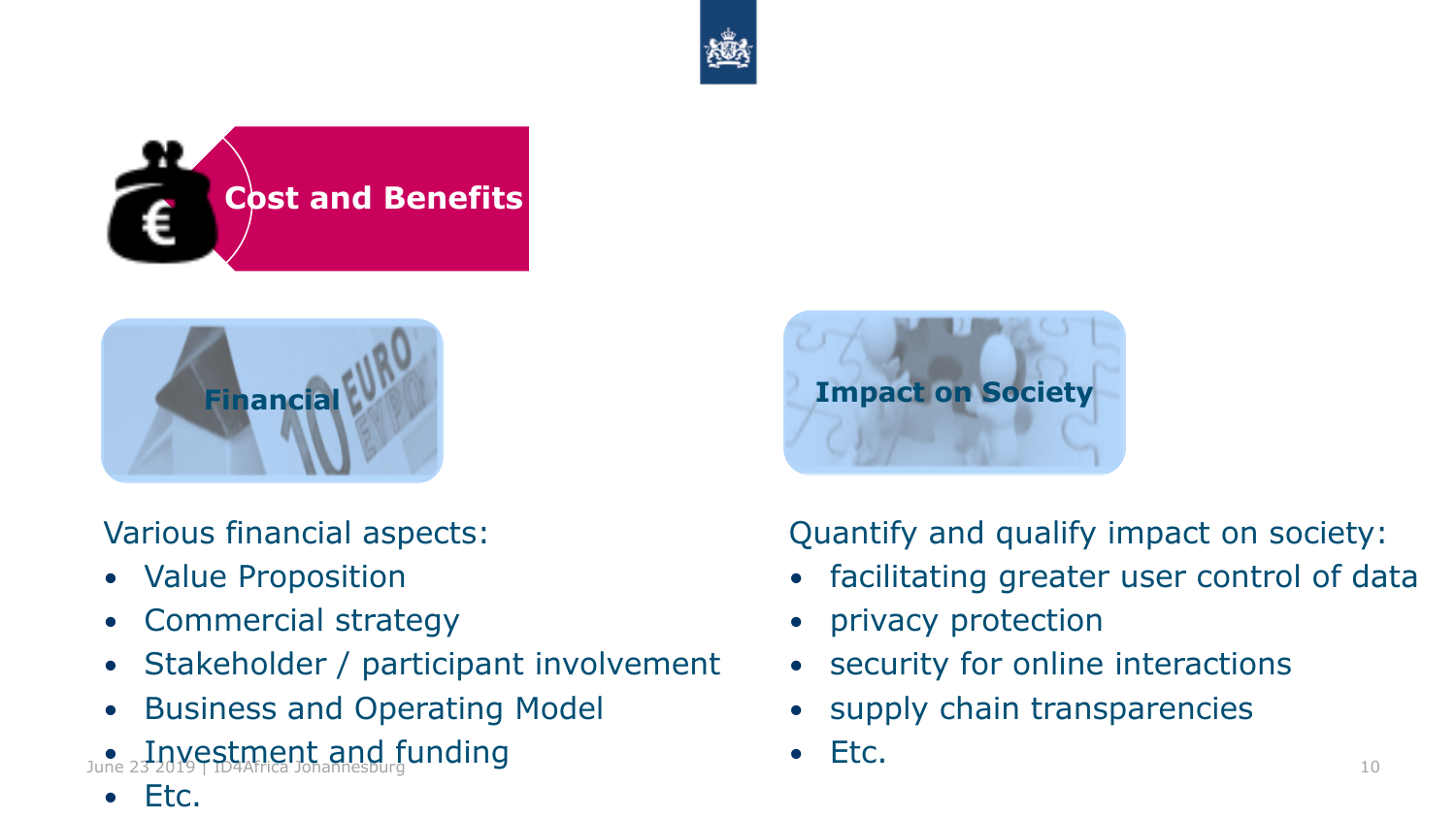



Is the app recognizable?

Will citizens use the app?

Can disabled people use the app?



Recognize the visually impaired the app?

Do citizens trust the product?

Is there willingness to pay for the app?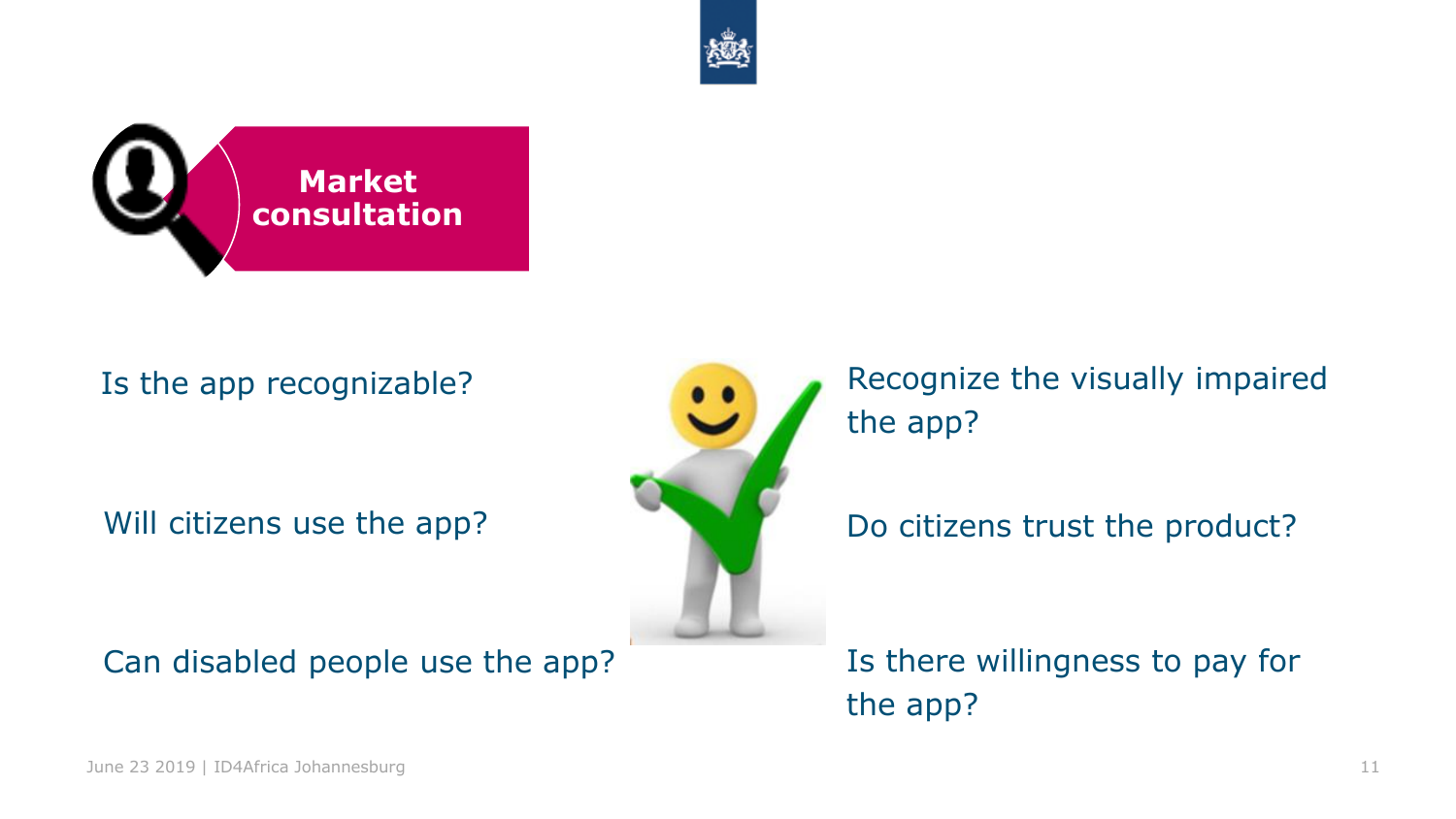



Development of standards for the identity domain: A joined responsibility of ICAO and ISO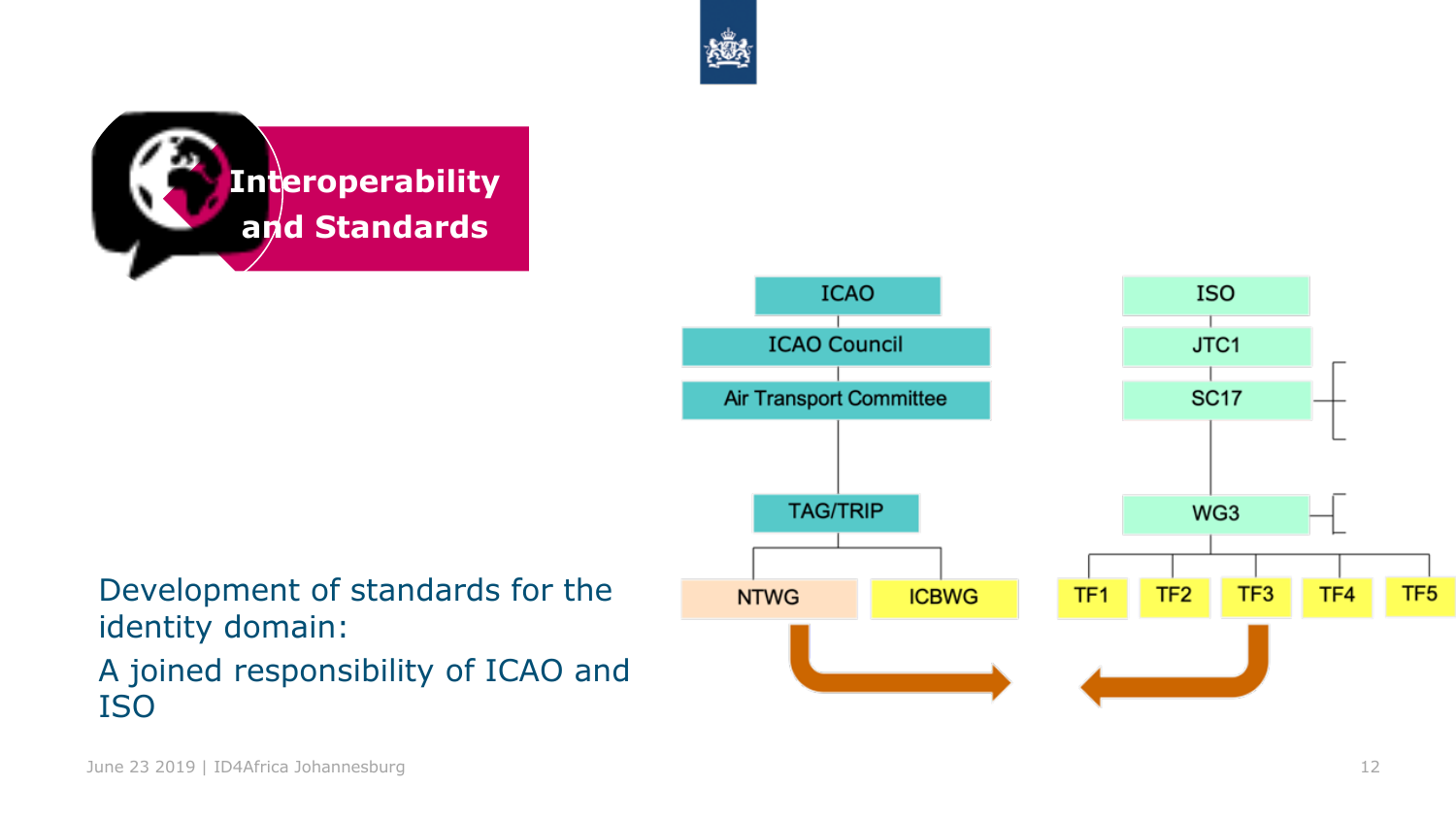

# **Conclusion**

Changing needs of citizens, new forms of fraud and new technologies require of governments a permanent focus on and investment in innovation of the identity infrastructure.





Knowledge and understanding (of the technologies) within the organizations on the right level

Take the interests of citizens seriously



Respect the privacy of citizens



Properly govern the Governance



Ensure financing



Respect internationalization and standards